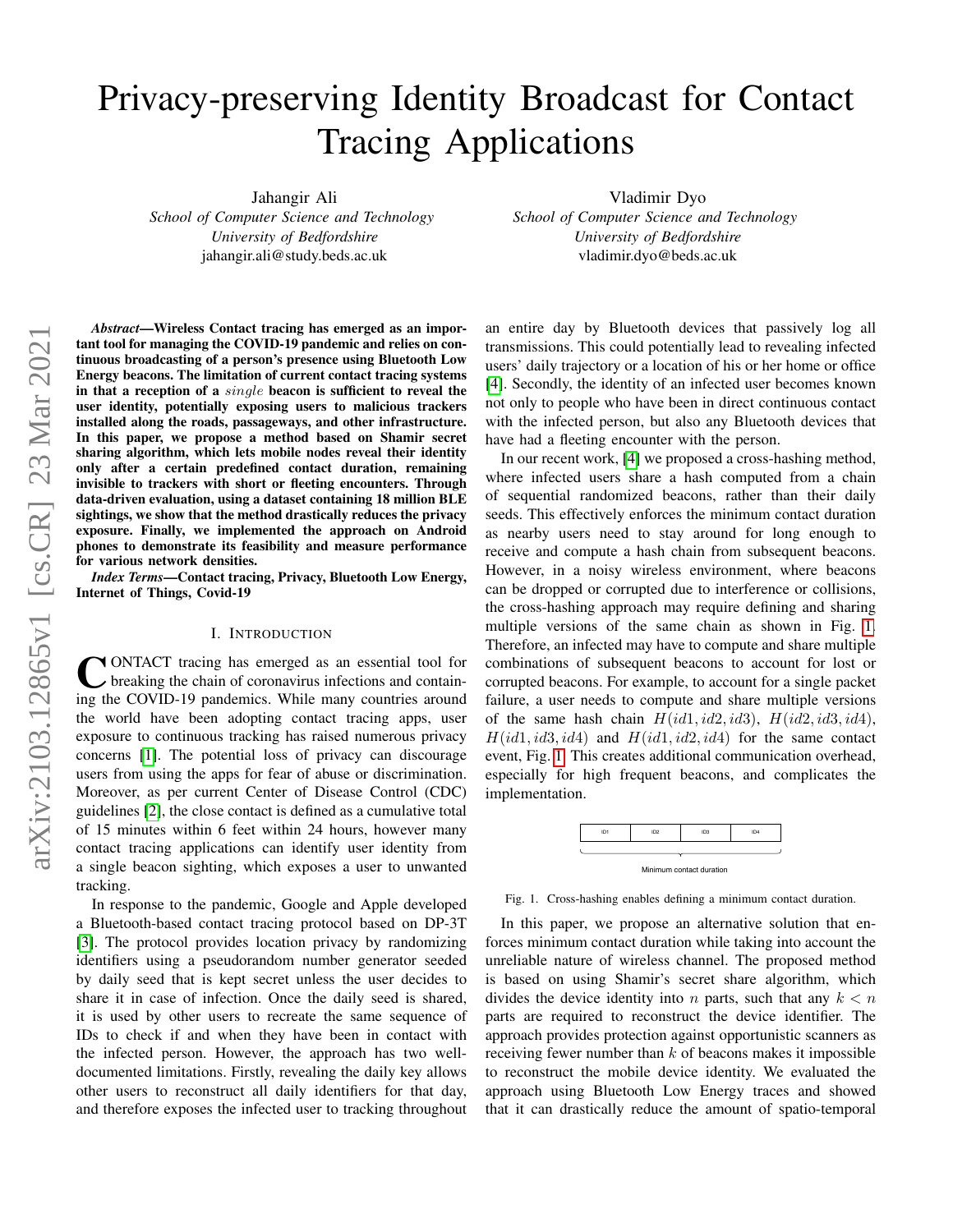exposure. In particular, the approach reduces the number of registered encounters from 18,655,641 to just 103,129 by defining a threshold contact duration of 6 seconds with a maximum gap of 1 second. Finally, we show that the approach can be implemented on Android operating system for proximity tracking applications. To the best of our knowledge, this is the first work that proposes splitting user identifiers to enforce minimum contact duration and reduce users' exposure to opportunistic tracking.

## II. RELATED WORK

The Bluetooth Low Energy (BLE) contact tracing applications rely on short-range Bluetooth transmissions to advertise presence and detect nearby devices. To protect users against tracking, BLE defines private addresses which are randomly generated and rotated periodically within the payload. Therefore, the contact tracing apps use encrypted user identifiers to share information about the person's presence.

DP-3T based systems [\[3\]](#page-5-2) [\[5\]](#page-5-4), broadcast a random identifier generated using pseudorandom function keyed by a daily Temporal Exposure Key (TEK). This identifier, called Rolling Proximity Identifier (RPI), is generated every 5 minutes resulting in 48 unique identifiers per day. In case a user tests positive for coronavirus, his recent Temporal Exposure Keys are shared with other users, so that they can re-generate identifiers, compare with their logged data and determine whether they have been in contact with an infected user. However, by doing so, the users will also be able to reconstruct the entire daily trajectory of the infected user. The problem has been addressed in our recent work [\[4\]](#page-5-3), where we proposed a cross-hashing approach, in which the daily temporal key is kept secret at all times. Instead, in case of infection, a user reveals cross-contact identifiers (CCI), which are obtained by hashing sequential randomized identifiers. Sharing CCI limits the privacy exposure to a single encounter only. Secondly, obtaining CCI requires hashing sequential identifiers, and therefore, enforces minimum contact duration for revealing the identity.

BLE-based contact tracing apps use either connectionoriented or connection-less communication models. In a connection-oriented model, the devices advertise their contact tracing capability by including a corresponding service UUID in the advertising packets. The devices then establish a connection with each other to track proximity and exchange data. In this mode, since the connection is established using a private address, the device can reveal user identifier after a certain duration of time. This model is used by UK's NHS Covid App [\[6\]](#page-5-5), BlueTrace-based systems [\[7\]](#page-5-6). However, the connectionoriented model may have scalability issues, as the device needs to establish a connection with each nearby device. Since many BLE implementations limit the maximum number of concurrent connections, the model can potentially be vulnerable to denial of service attacks, where a malicious user establishes random connections preventing a user from connecting to genuine users. Furthermore, to maintain connection, the BLE identifier needs to remain constant, which in case of long encounters can compromise user identity.

In a connection-less model, also known as a broadcast model, devices periodically broadcast advertising packets to advertise the device's presence and collect information about other devices. The model is inherently scalable and simple to implement as it requires no interaction between devices apart from broadcasting beacons and logging beacons from other devices. The connection-less model is used in DP-3T based systems [\[3\]](#page-5-2). The key limitation of the model, in our view, is that transmission of a single identifier can reveal a user identifier. Finally, hybrid models support both approaches depending on device capability and OS limitations. For more detailed analysis and comparison of both connection models, we refer the reader to [\[8\]](#page-5-7). Finally, Cunche *et al* [\[8\]](#page-5-7) discuss an idea of splitting the advertising payload into multiple blocks to be advertised one after another in separate advertisement packets. However, this was discussed as a method to cope with large payloads, rather than reducing the privacy exposure of users.

[\[9\]](#page-5-8) [\[10\]](#page-5-9) describe an approach on optimising detection performance for automated coronavirus contact tracing applications. In particular, PACT [\[9\]](#page-5-8) proposes a method that makes a binary decision based on received BLE signal strength, on whether the two phones have been "Too Close For Too Long" (TCFTL).

In this paper, we present an alternative solution, where a device identity is split into multiple shares. This allows neighbor nodes to reconstruct the identifier after spending sufficient time in the proximity of the mobile device. This also does not require a centralized system to distribute the CCIs, and can be more suitable for decentralized implementation.

## III. SHAMIR'S SHARED SECRET ALGORITHM

Shamir's secret sharing is a cryptographic algorithm, where a secret is divided into *n* parts, such that any  $k < n$  parts are required to reconstruct an original key. The minimum number of parts, called shares,  $k$  needed to reconstruct the secret is called a threshold. Importantly, the knowledge of shares fewer than  $k - 1$  is not sufficient to reconstruct the whole key. The scheme is known as  $(k, n)$  threshold scheme. If  $k = n$  then reconstructing the key requires all shares. This is a trivial case, where a secret is simply split into  $n$  parts. The algorithm is used high-security environments for key distribution among multiple individuals [\[11\]](#page-5-10).

The geometric intuition behind the scheme is that  $k$  points are sufficient to define an  $(k + 1)$  degree polynomial. For example, two points are sufficient to define a line, 3 points to define a parabola and so on. To construct a  $(k, n)$  scheme for sharing a secret s, the scheme creates the polynomial  $f(x) = s + a_1x + a_2x^2 + a_3x^3 + \cdots + a_{k-1}x^{k-1}$ , where  $a_1, a_2, \ldots a_{k-1}$  are chosen randomly, uniformly and independently. The scheme then computes  $y_i = f(i)$ , for all  $1 \leq i \leq$  $n$ . Each share is given a point, which consists of an input to the polynomial, the corresponding output, and the prime number which defines the finite field to use. The secret  $s$  can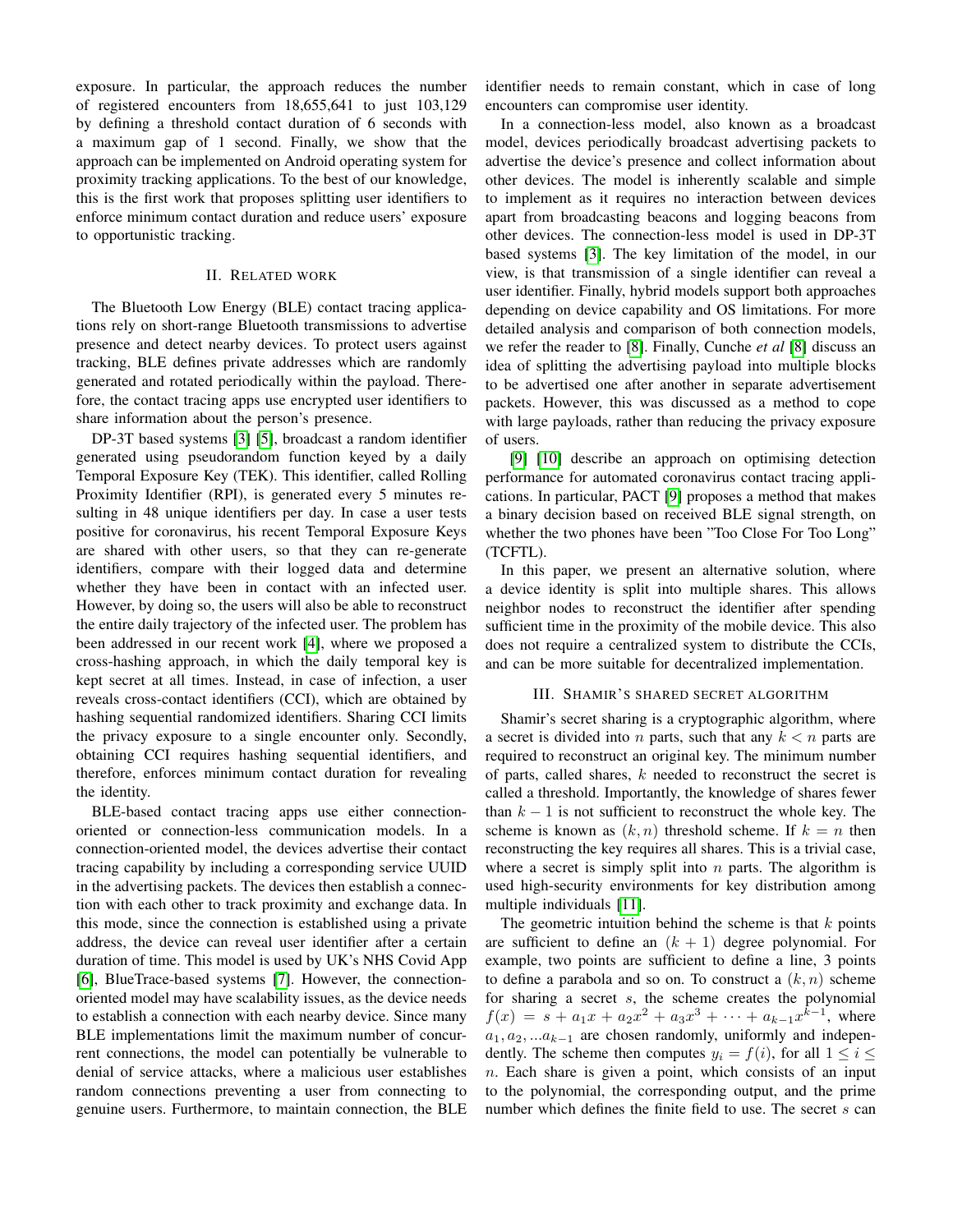be computed using Lagrange interpolating formula, given any subset of  $k$  of these pairs:

$$
s = f(0) = \sum_{l=1}^{t} \prod_{v=1, v \neq l}^{t} \frac{-x_v}{x_l - x_v} mod p \qquad (1)
$$

IV. CONTACT DURATION BASED IDENTITY-DISCLOSURE



<span id="page-2-0"></span>Fig. 2. Motivating scenario. In places where a person spends sufficient time  $T$ , such as office or public transport, neighbor nodes are able to collect  $K < N$ shards to reconstruct the node's ID, while the scanners and random passerby along the road are not able to track the user.

A motivating scenario is presented in Fig. [2.](#page-2-0) In places, where a person spends *sufficient amount of time* such as office or within public transport, his or her ID become visible to other users. The Bluetooth scanners that have fleeting contact with the user, should not be able to see the user's identity. Intuitively, this behavior is similar to human interactions in real life in that we do not reveal our identity immediately but only after a certain time required to establish trust. In contrast, the proposed approach requires any scanner to spend a certain minimum duration near a mobile device to decode its identity as described in the following subsections.

#### *A. Generating shards*

A device identifier is a 16-byte string, which consists of 12-byte string generated randomly at the initialization stage and its CRC32 checksum. The device identifier is split into n shares using Shamir's shared secret  $(k, n)$  scheme with each share having a length of 16-bytes and a 1-byte share ID numbered from 1 to  $n$ . Reconstructing a device identifier requires at least  $k$  shares together with their related share IDs. The shares expire after a certain timeout, after which they are regenerated from the same device identifier. The expiry is needed to force scanners to keep reconstructing device identifier from new shares to know about the device's presence.

#### *B. Transmitting shards*

Each share is transmitted for a duration of time  $T_{shard}$ , after which a mobile device picks another random share to transmit. After all  $n$  shares have been transmitted, a mobile device generates a new set of shares. Thus, any nearby scanner needs to keep reconstructing the shares to be able to see the real identity of neighbor nodes.

*1) Bluetooth Low Energy and AltBeacon:* A secret share and the shareID are carried within BLE AltBeacon's Beacon Identifier field. AltBeacon [\[12\]](#page-5-11) is a relatively new format, which has open specification, vendor-independent, and enjoys library availability for both Android and iOS. The format and the fields of the AltBeacon packet are presented in Fig. [3.](#page-2-1)



<span id="page-2-1"></span>Fig. 3. BLE and AltBeacon formats [\[12\]](#page-5-11)

Bluetooth Low Energy is part of Bluetooth introduced in 2010, which operates over 2.4 GHz band over 40 channels, 3 of which are used for adverisements. The purpose of advertisements is to advertise the device presence to nearby devices. BLE Beacons is one application, where BLE advertisements are used for geolocation purposes. There are various BLE standards including Apple's iBeacon [\[13\]](#page-5-12) and Google's EddyStone [\[14\]](#page-5-13) and an open source AltBeacon format, which was used in our work.

According to the BLE specification, the interval between beacons, AdvInterval should be an integer of 0.625 ms in the range of 20 ms to 10.24 s. The BLE 5.2 [\[15\]](#page-5-14) specification extends the maximum value of AdvInterval to 10485 s. To receive an advertisement packet, a device needs to be in a receiving mode, which is characterized by two parameters, ScanInterval and ScanWindow. The former defines the interval between successive scans and the latter defines the duration of each scan. Android supports continuous, balanced and low power scan modes. In continuous mode, Android scans continuously and discovers nearby devices quickly, however, requires high energy consumption and is not suitable for long scans. In a low power mode a phone scans for 0.5 s every 5 s interval, whereas in balanced it scans for 2 s every 3 s interval.

*2) BLE privacy support:* In addition to having a public address, which is globally unique and fixed, BLE devices can have private addresses, which can be either random static or random private. Random static addresses can be either assigned and fixed or changed during device bootup. Random private addresses can be resolvable or non-resolvable. The resolvable random address uses a randomly generated address, which according to specification is changed every 15 minutes. The address consists of a pseudorandom number and its hash value computed using Identity Resolving Key (IRK), which is shared with trusted or bonded BLE devices. Finally, a nonresolvable random private address is changed periodically but not resolvable by other devices. As connection-less contact tracing systems may therefore use non-resolvable random private addresses to keep MAC address private.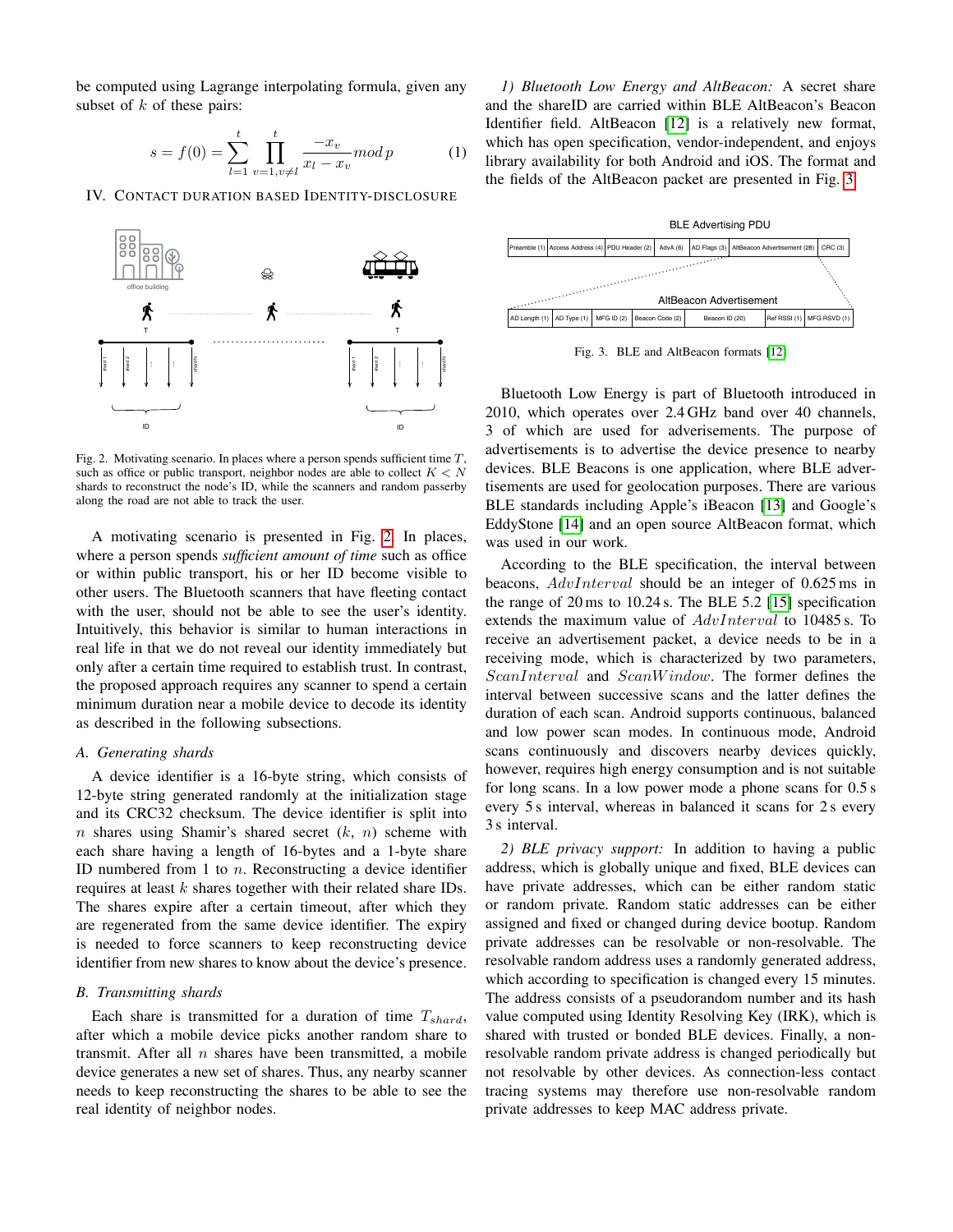Algorithm 1: Simultaneous Identifier reconstruction



## <span id="page-3-0"></span>*C. Reconstructing identifiers*

In the presence of  $M$  nodes in the neighborhood, a scanner needs to simultaneously reconstruct M identifiers from  $M \times n \times k$  shards. The reconstruction starts as soon as the scanner accumulates  $K$  shards with unique shard IDs and is done by probabilistically trying shard combination with complementary shard IDs. Upon reconstruction, a node computes the CRC32 of the recovered identifier and if it matches the CRC32 within the beacon, the reconstruction is considered to be valid. Attempting to recover an identifier from shards that belong to different devices will not result in an error but will produce a spurious identifier that will be detected through a checksum. The number of combinations required to reconstruct M identifiers from  $N \times M \times k$  shards is equivalent to the number of combinations to pick  $M$  sets of k items from a set of  $N M k$ :

$$
Q =_{NM} P_k +_{(N-1)M} P_k +_{(N-2)M} P_k + \dots +_{(N-M)M} P_k
$$
 (2)

Where  $jP_i$  is the number of permutations of i from j. The search space is reduced significantly due to a shareID, which allows a scanner to narrow down shard selection to those with complementing identifiers. As an example, for  $(k=3, n=4)$ scheme, the complementing identifiers would be  $\{1, 2, 3\}$ ,  $\{2, 3, 4\}$  and  $\{1, 3, 4\}$ .

Algorithm [1](#page-3-0) shows a pseudocode implementation for simultaneous identifier reconstruction. The algorithm is run every time a node receives a new shard. Once, an identifier is successfully reconstructed, the corresponding shards are linked to the device identifier and are excluded from the further reconstructions. As will be shown in Section [V,](#page-3-1) an implementation running  $(k=4, n=5)$  scheme requires on average 56 attempts to simultaneously reconstruct identifiers from 5 neighbor nodes.

#### V. EVALUATION

# <span id="page-3-1"></span>*A. Spatio-temporal exposure reduction*

The purpose of the evaluation was to show the reduction in total spatio-temporal exposure achieved by Shamir's scheme



<span id="page-3-2"></span>Fig. 4. Distribution of encounter duration vs gap size

compared to raw beaconing.

*1) Data set & metrics:* The evaluation has been done using BLEBeacon dataset [\[16\]](#page-5-15) containing over 18 million beacon sightings collected from from 32 static Raspberry Pi 3 scanners for over a month. The scanners detected the presence of Bluetooth Low Energy [\[17\]](#page-5-16) (BLE) beacons carried by 99 people who were given Gimbal Series 10 iBeacons configured to continuously broadcast at 1 Hz with a transmission power of 0 dBm. For each detected beacon, a dataset contains a timestamp, beacon ID, scanner ID (edge device), and the RSSI. More details about the experiment setup and the dataset are available at [\[16\]](#page-5-15).

Fig. [4](#page-3-2) shows the distribution of all encounter durations. An encounter is defined as continuous presence with a maximum gap of  $X = \{1, 3, 30, 60\}$  seconds between sightings. The graph indicates a significant proportion of encounters are very short in duration, often consisting of a single beacon sighting only. These encounters, especially single beacon ones, could be effectively filtered out by approach. This behavior is consistent for all encounter configurations with some differences. As maximum gap increases from 1s to 60s, the encounters reduce in numbers but also get longer, as several adjacent sightings are more likely to become merged within a single encounter. Still, for all four encounter configurations, the short encounters dominate. It should also be noted that the total contact duration, computed as the sum of all encounter durations, increases naturally as smaller gaps become within larger encounters, as shown in Table [I.](#page-4-0) An individual's spatiotemporal exposure to a scanner is computed as the total contact duration with the scanner, during which the identity is exposed. The total exposure is then computed as a sum of exposures across all individual and BLE scanner combinations. For raw beacons, we assume a single beacon reception exposes a user for 1 s given the broadcast frequency of 1 Hz. For the proposed approach, the user is considered exposed if a scanner receives  $k$  out of  $n$  beacons, each containing a shard encoded with  $(k, n)$  scheme.

*2) Results:* Table [II,](#page-4-1) compares the total spatio-temporal user exposure for various  $(k, n)$  configurations. It can be seen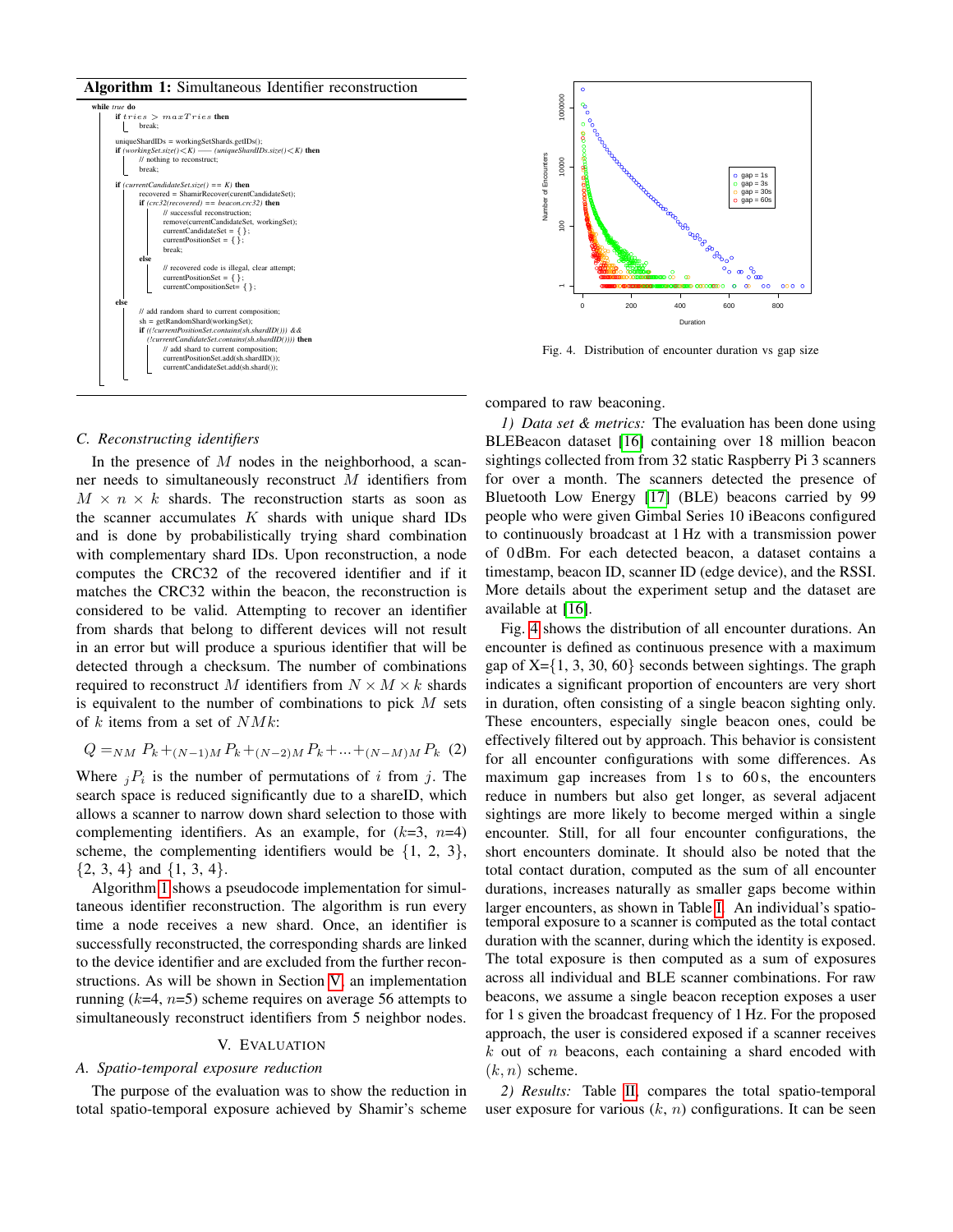TABLE I ENCOUNTER STATISTICS.

<span id="page-4-0"></span>

| max gap, s | encounters | total duration |  |
|------------|------------|----------------|--|
|            | 7547457    | 18653103       |  |
| ٩          | 2108596    | 25210586       |  |
| 30         | 195955     | 36593338       |  |
| 60         | 125196     | 39599473       |  |

that as the threshold of received beacons increases, the exposure reduces significantly. The total raw exposure is shown as the first line in the table  $(t=1, k=1, n=1)$  is 18,655,641 seconds. For  $t=1$ ,  $k=3$ ,  $n=6$  configuration results in 6.8 times exposure reduction and increasing the threshold to  $t=1$ ,  $k=5$ ,  $n=6$  configuration reduces the exposure by 180 times. This reduction is due to filtering out fleeting encounters where scanners are not able to see the mobile device identities due to short contact time. This configuration assumes beaconing at 1 Hz frequency combined with continuous scanning. The

<span id="page-4-1"></span>TABLE II SPATIO-TEMPORAL EXPOSURE REDUCTION.

| t, k, n        | slots exposed | total exposure, s |
|----------------|---------------|-------------------|
| $t=1, (1, 1)$  | 18,655,641    | 18,655,641        |
| $t=1, (3, 6)$  | 2.739.950     | 2.739.950         |
| $t=1, (4, 6)$  | 967.812       | 967.812           |
| $t=1, (5, 6)$  | 103.129       | 103.129           |
| $t=5, (3, 6)$  | 1.162.913     | 5.814.565         |
| $t=5, (4, 6)$  | 1,035,200     | 5.176.000         |
| $t=5, (5, 6)$  | 806.185       | 4.030.925         |
| $t=10, (3, 6)$ | 662.295       | 6.622.950         |
| $t=10, (4, 6)$ | 612.878       | 6.128.780         |
| $t=10, (5, 6)$ | 537,860       | 5.378,600         |
| $t=20, (3, 6)$ | 379,854       | 7.597.080         |
| $t=20, (4, 6)$ | 355,480       | 7.109.600         |
| $t=20, (5, 6)$ | 323,788       | 6,475,760         |

second, third, and fourth sections in the table show the effect of a more practical configuration, where a scanner needs to receive  $k$  out of  $n$  shards when each shard is transmitted for  $t$  seconds (i.e.  $t$  times). In particular, the second configuration corresponds to 1 Hz beacon frequency with an Android low power mode scanning. As can be seen  $t=5$ ,  $k=5$ ,  $n=6$  configuration results in 3.47 times exposure reduction, which further reduces to 2.88 for  $t = 20$ .

## *B. Simultaneous reconstruction performance*

Table [III](#page-4-2) shows the performance results for simultaneous reconstruction for the number of neighbor devices ranging from 1 to 8 through simulation. The 'ntries' column shows the average number of tested shard combinations to successfully reconstruct an identifier. The computational complexity remains low for high values of  $n$  in combination with the low number of  $k$ . However, increasing the number of shares beyond  $n=7$  in combination with high number of neighbors results in a high load. For this reason, measuring long contact durations should be done by increasing the timeslot duration rather than  $n$ . It should be noted the results present a worstcase reconstruction performance, which assumes that subsequent shards from the same neighbor cannot be linked together. Even if BLE devices use a private random address, subsequent shards are likely to be sent using the same private address, which should reduce the actual number tries to reconstruct the device identifier.

TABLE III SIMULTANEOUS RECONSTRUCTION PERFORMANCE.

<span id="page-4-2"></span>

| $k$ , $n$ : nodes     | ntries                  | $k$ , $n$ : nodes<br>ntries<br>$k$ , $n$ : nodes |                |                    | ntries |
|-----------------------|-------------------------|--------------------------------------------------|----------------|--------------------|--------|
| $(2, 5)$ , nodes=1    | 1                       | $(4, 5)$ , nodes=1<br>$(3, 5)$ , nodes=1<br>1    |                | 1                  |        |
| $(2, 5)$ , nodes= $2$ |                         | 3<br>$(3, 5)$ , nodes=2                          |                | $(4, 5)$ , nodes=2 | 5      |
| $(2, 5)$ , nodes=3    | $\overline{\mathbf{c}}$ | $(3, 5)$ , nodes= $3$                            | $\overline{7}$ | $(4, 5)$ , nodes=3 | 13     |
| $(2, 5)$ , nodes=4    | $\overline{\mathbf{3}}$ | $(3, 5)$ , nodes=4                               | 12             | $(4, 5)$ , nodes=4 | 29     |
| $(2, 5)$ , nodes=5    | $\overline{4}$          | $(3, 5)$ , nodes=5                               | 19             | $(4, 5)$ , nodes=5 | 56     |
| $(2, 5)$ , nodes=6    | 5                       | $(3, 5)$ , nodes=6                               | 28             | $(4, 5)$ , nodes=6 | 92     |
| $(2, 5)$ , nodes=7    | 6                       | $(3, 5)$ , nodes=7                               | 37             | $(4, 5)$ , nodes=7 | 144    |
| $(2, 5, nodes=8)$     | 7                       | $(3, 5)$ , nodes=8                               | 49             | $(4, 5)$ , nodes=8 | 205    |
| $(3, 6)$ , nodes=1    | $\mathbf{1}$            | $(4, 6)$ , nodes=1                               | $\mathbf{1}$   | $(5, 6)$ , nodes=1 | 1      |
| $(3, 6)$ , nodes=2    | 3                       | $(4, 6)$ , nodes=2                               | 5              | $(5, 6)$ , nodes=2 | 9      |
| $(3, 6)$ , nodes= $3$ | $\overline{7}$          | $(4, 6)$ , nodes=3                               | 16             | $(5, 6)$ , nodes=3 | 37     |
| $(3, 6)$ , nodes=4    | 13                      | $(4, 6)$ , nodes=4                               | 35             | $(5, 6)$ , nodes=4 | 96     |
| $(3, 6)$ , nodes=5    | 21                      | $(4, 6)$ , nodes=5                               | 67             | $(5, 6)$ , nodes=5 | 227    |
| $(3, 6)$ , nodes=6    | 30                      | $(4, 6)$ , nodes=6                               | 110            | $(5, 6)$ , nodes=6 | 439    |
| $(3, 6)$ , nodes=7    | 41                      | $(4, 6)$ , nodes=7                               | 176            | $(5, 6)$ , nodes=7 | 812    |
| $(3, 6)$ , nodes=8    | 55                      | $(4, 6)$ , nodes=8                               | 260            | $(5, 6)$ , nodes=8 | 1553   |
| $(4, 7)$ , nodes=1    | $\mathbf{1}$            | $(5, 7)$ , nodes=1                               | $\mathbf{1}$   | $(6, 7)$ , nodes=1 | 1      |
| $(4, 7)$ , nodes=2    | 5                       | $(5, 7)$ , nodes=2                               | 9              | $(6, 7)$ , nodes=2 | 16     |
| $(4, 7)$ , nodes=3    | 18                      | $(5, 7)$ , nodes=3                               | 40             | $(6, 7)$ , nodes=3 | 96     |
| $(4, 7)$ , nodes=4    | 42                      | $(5, 7)$ , nodes=4                               | 110            | $(6, 7)$ , nodes=4 | 342    |
| $(4, 7)$ , nodes=5    | 79                      | $(5, 7)$ , nodes= $5$                            | 256            | $(6, 7)$ , nodes=5 | 1020   |
| $(4, 7)$ , nodes=6    | 131                     | $(5, 7)$ , nodes=6                               | 505            | $(6, 7)$ , nodes=6 | 2743   |
| $(4, 7)$ , nodes=7    | 220                     | $(5, 7)$ , nodes=7                               | 946            | $(6, 7)$ , nodes=7 | 10964  |
| $(4, 7)$ , nodes=8    | 330                     | $(5, 7)$ , nodes=8                               | 1961           | $(6, 7)$ , nodes=8 | 28735  |



Fig. 5. Android Implementation running on 2 phones that are transmitting shards and successfully reconstruct each other's identifiers using  $(k=3, n = 4)$ scheme.

#### *C. Android Implementation*

To demonstrate that the proposed approach is feasible on modern smartphones, we have implemented a contact tracing system on Android and tested on Samsung Galaxy S7 and Galaxy A20e phones. The implementation is based on opensource AltBeacon library [\[12\]](#page-5-11) and codahale's Shamir Shared Secret Java implementation [\[18\]](#page-5-17). Table [IV](#page-5-18) shows the identifier reconstruction performance on Samsung S7 phone in terms of number of reconstructions per second (rps). Each reconstruction cycle includes generating a password string, padding it to 12 bytes, creating a CRC32 checksum and then splitting into n shares. The password string is then reconstructed using  $k$ randomly selected shares and the string is verified with the original password string.

The results indicate that the performance depends on both the number of shares  $n$  and the minimum number of shares required for reconstruction k. For example,  $(k=2, n=5)$  configuration results in 2906 reconstructions per second (rps). A combination of high k and n  $(k=6, n=7)$  results in the minimum rps of 2518, which can still be computed very fast